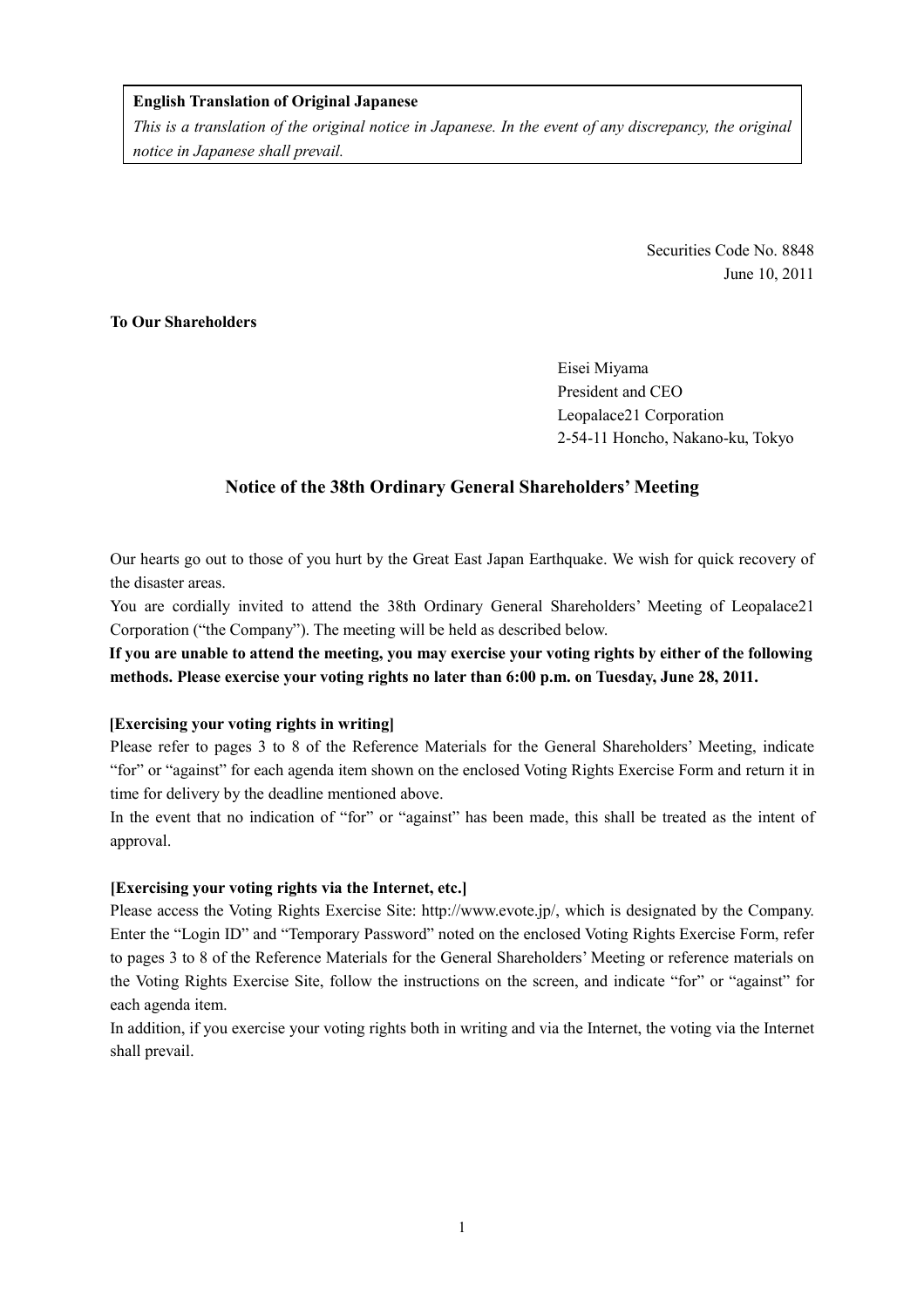#### **Details**

|    | 1. Date and Time: | June 29, 2011 (Wednesday), 10:00 a.m.                                                               |
|----|-------------------|-----------------------------------------------------------------------------------------------------|
| 2. | <b>Place:</b>     | Leopalace21 Corporation, Head Office,<br>Event Hall on B1 floor<br>2-54-11 Honcho, Nakano-ku, Tokyo |

# **3. Agenda for the Meeting Matters to be reported:**

- 1. Report on the Business Report, Consolidated Financial Statements, and Results of Audit of the Consolidated Financial Statements by the Accounting Auditor and the Board of Corporate Auditors for the 38th Fiscal Term (from April 1, 2010 to March 31, 2011)
- 2. Report on Non-consolidated Financial Statements for the 38th Fiscal Term (from April 1, 2010 to March 31, 2011)

#### **Matters to be resolved**:

| <b>Proposal No. 1:</b> | Amendment to the Articles of Incorporation |
|------------------------|--------------------------------------------|
| <b>Proposal No. 2:</b> | Appointment of Eight (8) Directors         |
| <b>Proposal No. 3:</b> | Appointment of Two (2) Corporate Auditors  |

Note: For those attending the meeting in person, please present the enclosed Voting Rights Exercise Form at the reception desk.

Should any amendments be made to the Reference Materials for the General Shareholders' Meeting, the Business Report, Non-consolidated Financial Statements or Consolidated Financial Statements, such amendments will be posted on the Company website at http://www.leopalace21.co.jp/IR/. Trust banks and other nominee shareholders (including standing proxies) who have applied in advance to use the electronic voting platform operated by ICJ, Inc. (a joint-venture company established by Tokyo Stock Exchange, Inc. and others) may use this platform other than voting via the Internet to electronically exercise voting rights for the Company's General Shareholders' Meeting.

We would like to seek shareholders' understanding that an informal meet and greet and distribution of small gifts are not planned.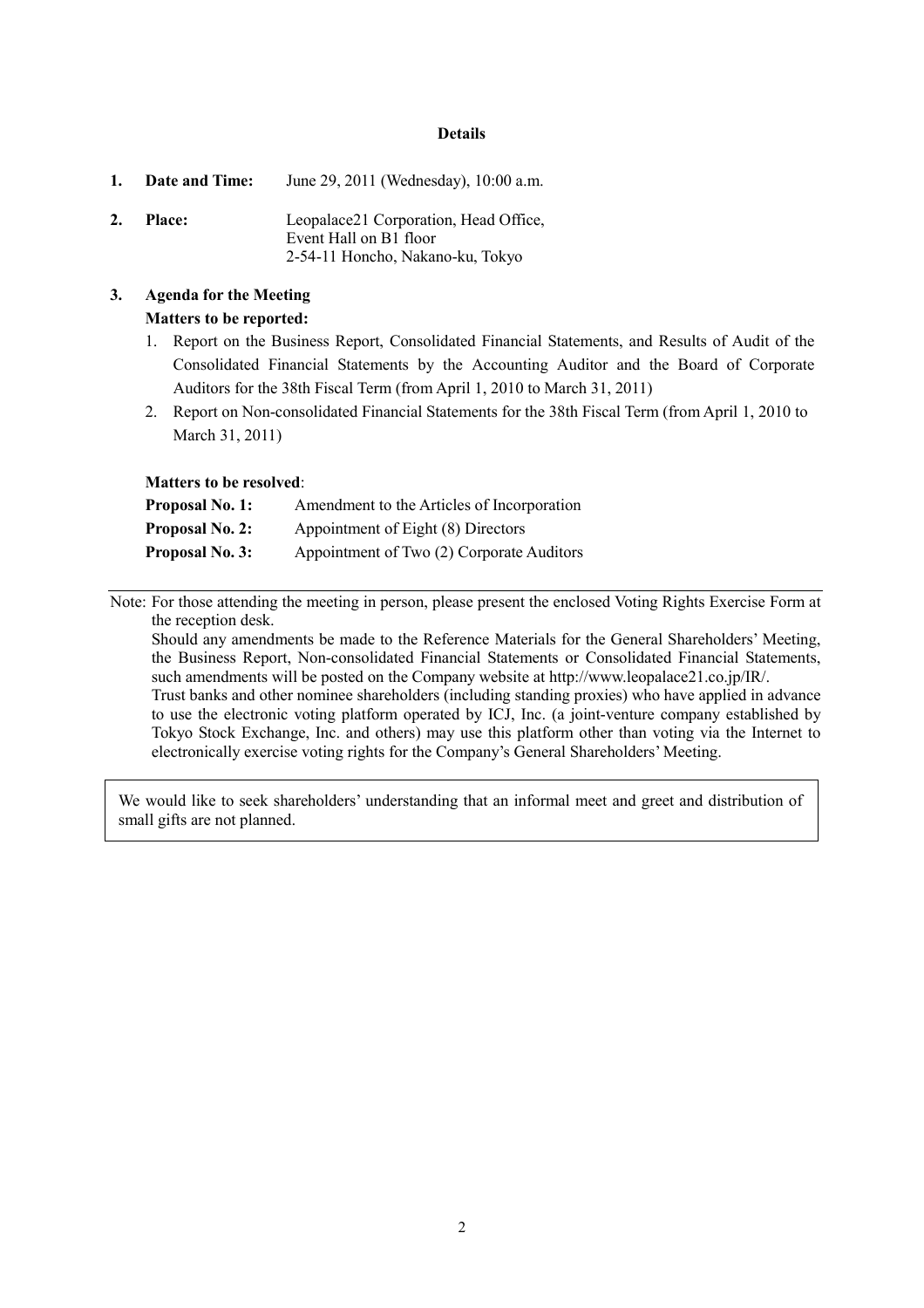# **Reference Materials for the General Shareholders' Meeting**

# **Proposal No. 1: Amendment to the Articles of Incorporation**

1. Rationale for amendment

In order to enhance liquidity of the Company's shares and to enable flexible fundraising to prepare for future business expansion, regarding the current Article 6 (Number of authorized shares) of the Articles of Incorporation, the number of authorized shares shall be increased from the current 250 million shares to 500 million shares.

# 2. Details of amendment

Details of the amendment are as follows.

| <b>Existing Articles of Incorporation</b>                                                   | <b>Proposed Amendment</b>                                                                  |  |
|---------------------------------------------------------------------------------------------|--------------------------------------------------------------------------------------------|--|
| Articles $1. - 5. <$ Omitted>                                                               | Articles $1. - 5. \leq As$ per the existent articles                                       |  |
| Chapter 2 Shares                                                                            | Chapter 2 Shares                                                                           |  |
| (Number of authorized shares)                                                               | (Number of authorized shares)                                                              |  |
| The Company's total number of<br>Article 6.<br>authorized shares are 250 million<br>shares. | The Company's total number of<br>Article 6<br>authorized shares are 500 million<br>shares. |  |
| Articles $7. - 42. <$ Omitted>                                                              | Articles 7. $-42$ . <as articles="" existent="" per="" the=""></as>                        |  |

(Proposed amendments are underlined)

# **Proposal No. 2: Appointment of Eight (8) Directors**

The term of office of all eight (8) Directors will expire at the conclusion of this Ordinary General Shareholders' Meeting. Accordingly, it is proposed that eight (8) Directors be reappointed.

| Candidate<br>number | Name<br>(Date of birth) | Career summary, and positions and duties in the Company<br>(Significant concurrent positions outside the Company) |                                                                                                                 | Number of the<br>Company's<br>shares held |
|---------------------|-------------------------|-------------------------------------------------------------------------------------------------------------------|-----------------------------------------------------------------------------------------------------------------|-------------------------------------------|
|                     | Eisei Miyama            | October 1977                                                                                                      | Joined Leopalace21 Corporation                                                                                  |                                           |
|                     | (November 13, 1957)     | April 1990                                                                                                        | Manager of the 3rd Sales Department, Leopalace21<br>Corporation                                                 |                                           |
|                     |                         | June 1990                                                                                                         | Director, Leopalace21 Corporation                                                                               |                                           |
|                     |                         | January 1993                                                                                                      | Manager of the Saitama Sales Department, Leopalace21<br>Corporation                                             |                                           |
|                     |                         | January 1996                                                                                                      | Executive Director of Management, Leopalace21<br>Corporation                                                    | 128,700 shares                            |
|                     |                         | November 1996                                                                                                     | General Manager of the Leasing Business Headquarters,<br>Leopalace21 Corporation                                |                                           |
|                     |                         | April 2003                                                                                                        | Senior Managing Director, Leopalace21 Corporation                                                               |                                           |
|                     |                         | June 2006                                                                                                         | General Manager of the Broadband Business<br>Headquarters, Leopalace21 Corporation                              |                                           |
|                     |                         | October 2006                                                                                                      | General Manager of the East Japan Sales Headquarters,<br>Leasing Business Headquarters, Leopalace21 Corporation |                                           |
|                     |                         | June 2007                                                                                                         | General Manager of the Leasing Business Headquarters,<br>Leopalace21 Corporation                                |                                           |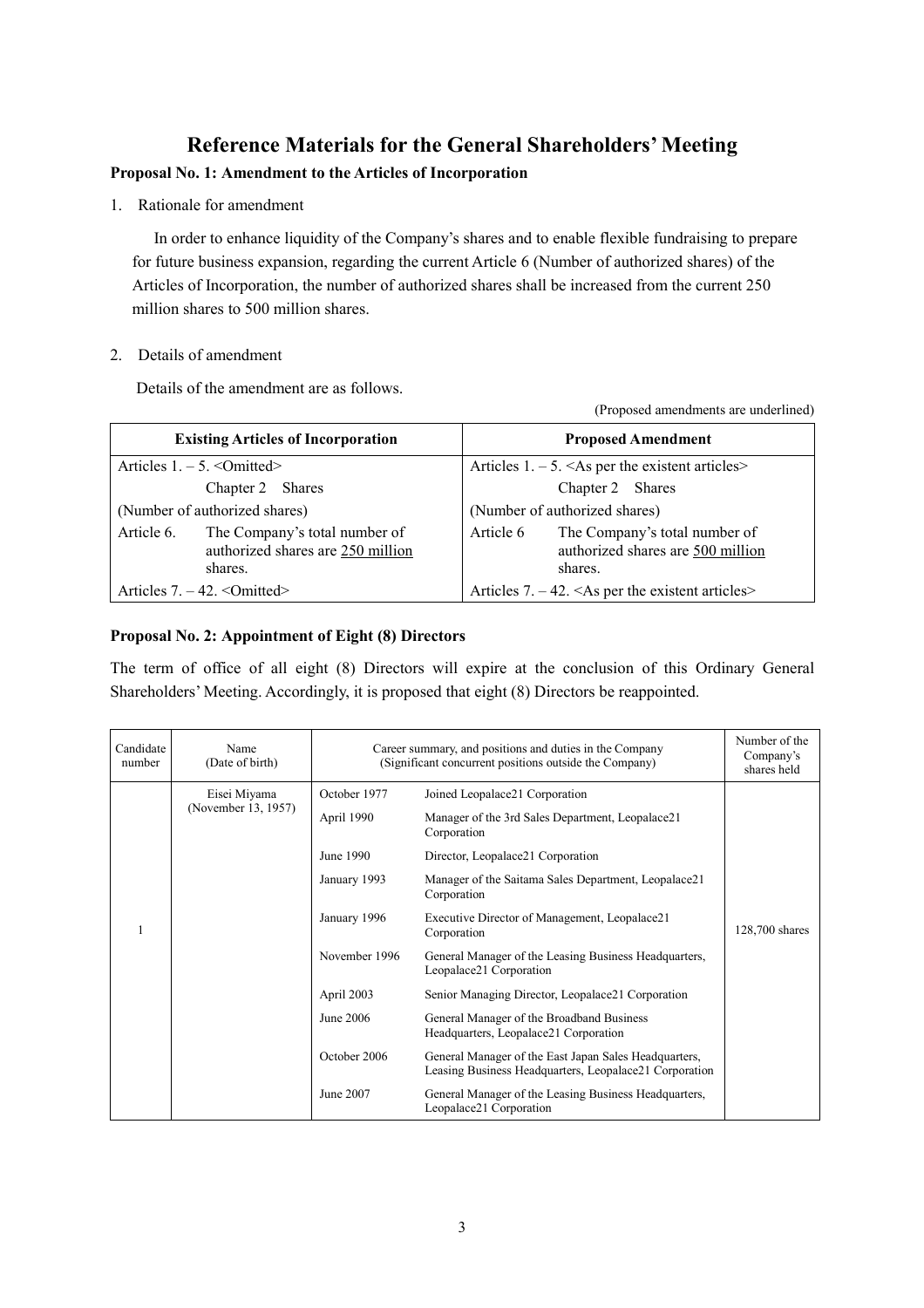| Candidate<br>number | Name<br>(Date of birth) | Career summary, and positions and duties in the Company<br>(Significant concurrent positions outside the Company) |                                                                                                                                                                                                                                                                         | Number of the<br>Company's<br>shares held |
|---------------------|-------------------------|-------------------------------------------------------------------------------------------------------------------|-------------------------------------------------------------------------------------------------------------------------------------------------------------------------------------------------------------------------------------------------------------------------|-------------------------------------------|
|                     |                         | April 2008                                                                                                        | Deputy General Manager of the Sales Headquarters,<br>Leopalace21 Corporation<br>General Manager of the Silver Business Headquarters,<br>Leopalace21 Corporation<br>General Manager of the Hotel Business Headquarters,<br>Leopalace21 Corporation                       |                                           |
|                     |                         | April 2009                                                                                                        | Senior Managing Director and Senior Executive Officer,<br>Leopalace21 Corporation<br>Manager of the Management Planning Headquarters,<br>Leopalace21 Corporation                                                                                                        |                                           |
|                     |                         | November 2009                                                                                                     | Manager of the Leasing Business Division, Leopalace21<br>Corporation<br>Supervising Manager of Leopalace Center, Leasing<br>Business Division, Leopalace21 Corporation<br>Manager of the BB Promotion Department, Leasing<br>Business Division, Leopalace21 Corporation |                                           |
|                     |                         | December 2009                                                                                                     | Vice President and Representative Director, Leopalace21<br>Corporation<br>Manager of the 1st Sales Department, Leasing Business<br>Division, Leopalace21 Corporation                                                                                                    |                                           |
|                     |                         | February 2010                                                                                                     | President and CEO, Leopalace21 Corporation<br>(incumbent)<br>Manager of the Marketing and Sales Headquarters,<br>Leopalace21 Corporation                                                                                                                                |                                           |
|                     |                         | June 2010                                                                                                         | President and CEO, Leopalace21 Corporation<br>(incumbent)                                                                                                                                                                                                               |                                           |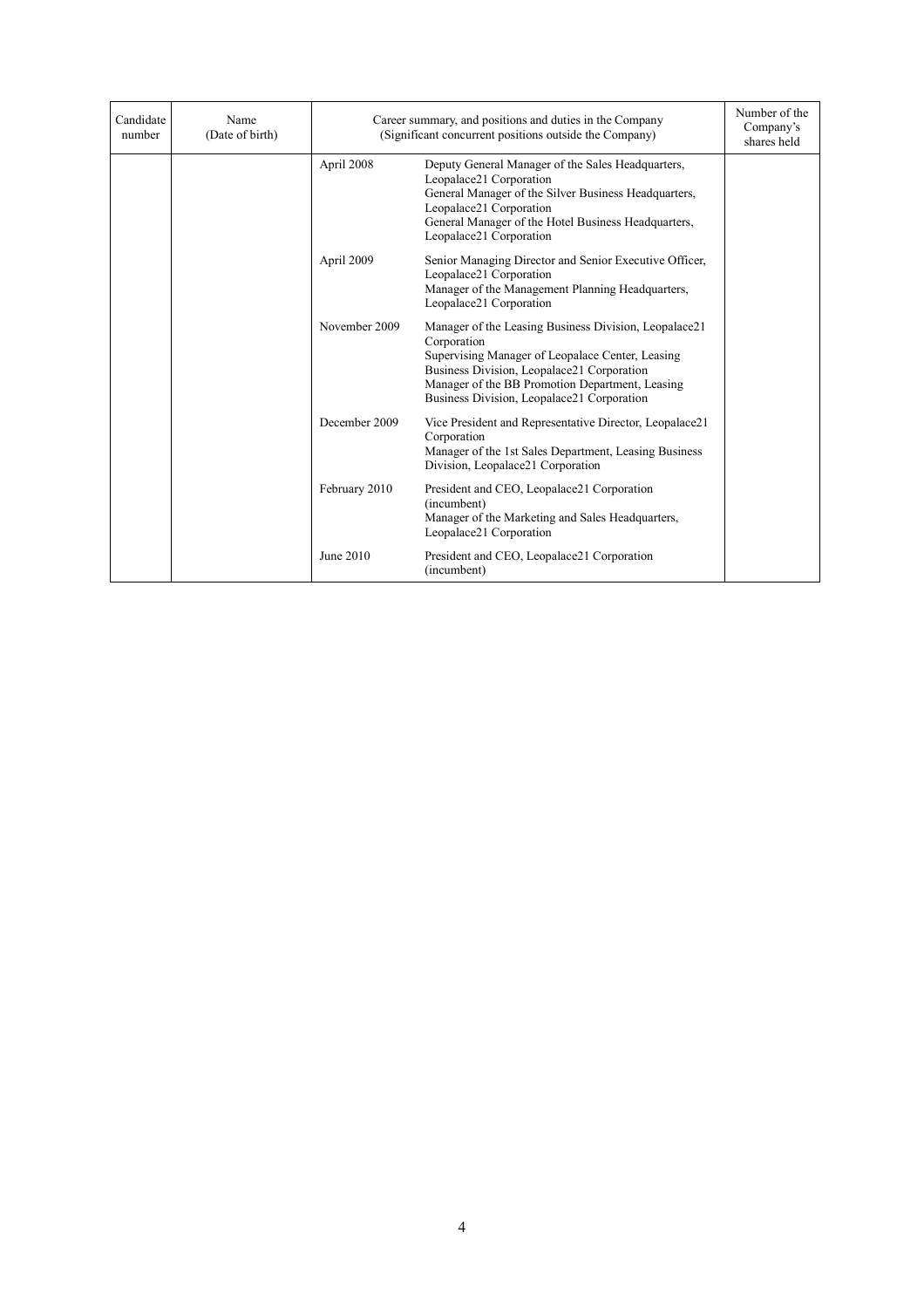| Candidate<br>number | Name<br>(Date of birth)               | Career summary, and positions and duties in the Company<br>(Significant concurrent positions outside the Company) |                                                                                                                                                                                                                                                                                                                                                   | Number of the<br>Company's<br>shares held |
|---------------------|---------------------------------------|-------------------------------------------------------------------------------------------------------------------|---------------------------------------------------------------------------------------------------------------------------------------------------------------------------------------------------------------------------------------------------------------------------------------------------------------------------------------------------|-------------------------------------------|
|                     | Tadahiro Miyama                       | September 1985                                                                                                    | Joined Leopalace21 Corporation                                                                                                                                                                                                                                                                                                                    |                                           |
|                     | (January 21, 1966)                    | <b>July 1998</b>                                                                                                  | General Manager of the Kanagawa Sales Headquarters,<br>Leopalace21 Corporation                                                                                                                                                                                                                                                                    |                                           |
|                     |                                       | October 2002                                                                                                      | Manager of the Sales and Marketing General<br>Headquarters, Leopalace21 Corporation                                                                                                                                                                                                                                                               |                                           |
|                     |                                       | June 2003                                                                                                         | Director, Leopalace21 Corporation<br>Deputy General Manager of the Sales and Marketing<br>General Headquarters, Leopalace21 Corporation                                                                                                                                                                                                           |                                           |
|                     |                                       | June 2006                                                                                                         | Deputy General Manager of the Subcontracting Business<br>Headquarters, Leopalace21 Corporation                                                                                                                                                                                                                                                    |                                           |
|                     |                                       | October 2006                                                                                                      | Director and Managing Executive Officer, Leopalace21<br>Corporation<br>General Manager of the Subcontracting Business<br>Headquarters, Leopalace21 Corporation                                                                                                                                                                                    |                                           |
|                     |                                       | May 2007                                                                                                          | Executive Director of Management, Leopalace21<br>Corporation                                                                                                                                                                                                                                                                                      |                                           |
|                     |                                       | June 2007                                                                                                         | General Manager of the East Japan Sales Headquarters,<br>Subcontracting Business Headquarters, Leopalace21<br>Corporation                                                                                                                                                                                                                         |                                           |
| $\overline{c}$      |                                       | April 2009                                                                                                        | Executive Director of Management and Managing<br>Executive Officer, Leopalace21 Corporation<br>Manager of the Sales and Marketing General<br>Headquarters, Leopalace21 Corporation<br>Manager of the Subcontracting Business Department,<br>Leopalace21 Corporation<br>Manager of the Subcontracting Sales Department,<br>Leopalace21 Corporation | $9,700$ shares                            |
|                     |                                       | October 2009                                                                                                      | Manager of the Sales Planning Department,<br>Subcontracting Business Division, Leopalace21<br>Corporation                                                                                                                                                                                                                                         |                                           |
|                     |                                       | April 2010                                                                                                        | Manager of the Construction Subcontracting Business<br>Division, Leopalace21 Corporation<br>Manager of the Eastern Japan Construction<br>Subcontracting Department, the Construction<br>Subcontracting Business Division, Leopalace21<br>Corporation                                                                                              |                                           |
|                     |                                       | May 2011                                                                                                          | Director and Senior Executive Officer, Leopalace21<br>Corporation (incumbent)<br>Manager of the Marketing and Sales Headquarters,<br>Leopalace21 Corporation (incumbent)<br>Manager of the Leasing Business Division, Leopalace21<br>Corporation (incumbent)                                                                                      |                                           |
|                     | Hiroyuki Miyata<br>(November 7, 1947) | April 2008                                                                                                        | Joined Leopalace21 Corporation<br>Senior Executive Officer, Leopalace21 Corporation<br>General Manager of the Administrative Headquarters,<br>Leopalace21 Corporation                                                                                                                                                                             |                                           |
|                     |                                       | <b>June 2008</b>                                                                                                  | Director and Senior Executive Officer,<br>Leopalace21 Corporation (incumbent)                                                                                                                                                                                                                                                                     |                                           |
| 3                   |                                       | April 2009                                                                                                        | Manager of the Management Headquarters,<br>Leopalace21 Corporation                                                                                                                                                                                                                                                                                | 9,000 shares                              |
|                     |                                       | November 2009                                                                                                     | Manager of the Business Planning Headquarters,<br>Leopalace21 Corporation                                                                                                                                                                                                                                                                         |                                           |
|                     |                                       | May 2011                                                                                                          | Manager of the General Planning Office,<br>Leopalace21 (incumbent)                                                                                                                                                                                                                                                                                |                                           |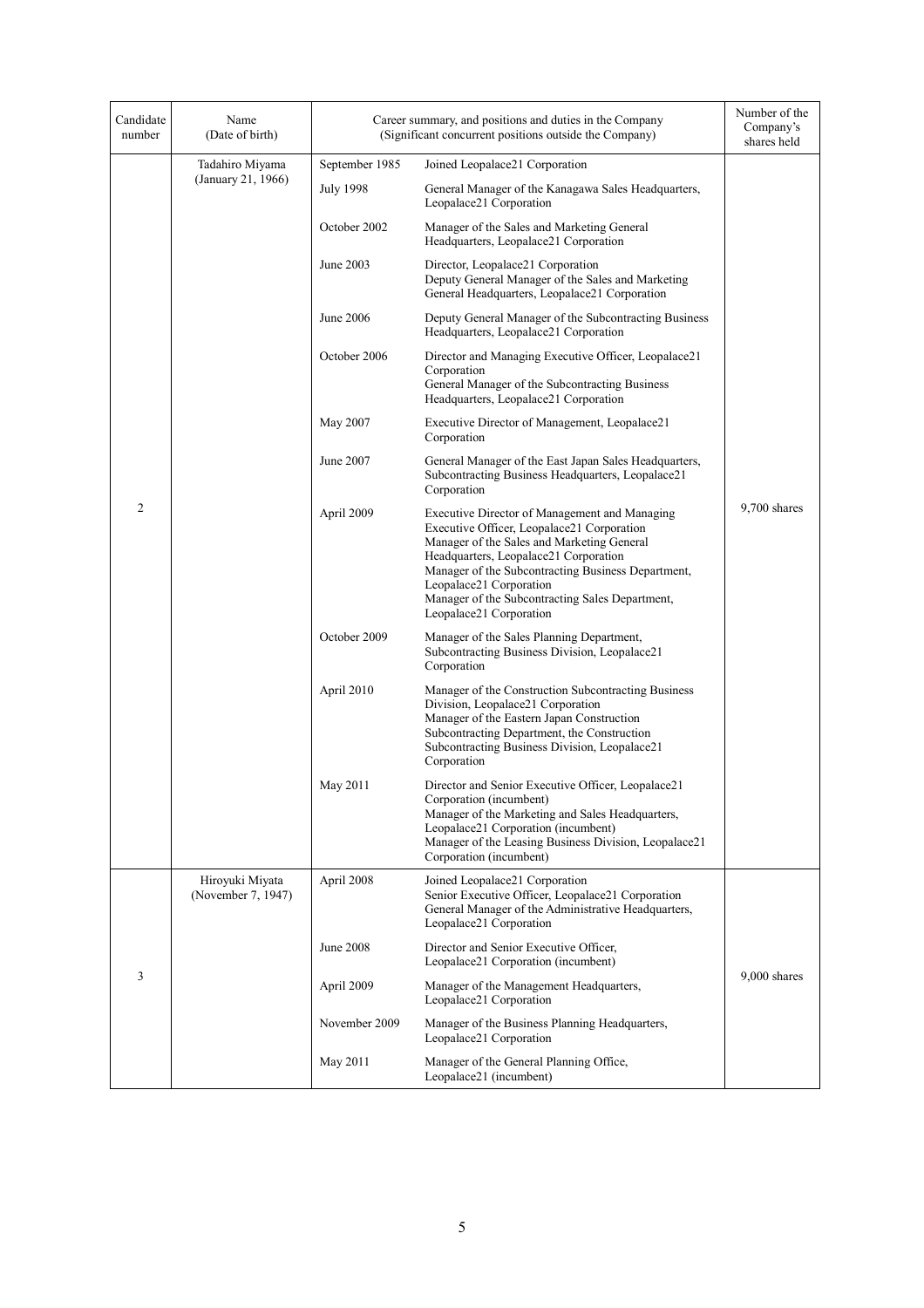| Candidate<br>number | Name<br>(Date of birth)             | Career summary, and positions and duties in the Company<br>(Significant concurrent positions outside the Company) |                                                                                                                                                                                                                               | Number of the<br>Company's<br>shares held |
|---------------------|-------------------------------------|-------------------------------------------------------------------------------------------------------------------|-------------------------------------------------------------------------------------------------------------------------------------------------------------------------------------------------------------------------------|-------------------------------------------|
|                     | Yoshikazu Miike                     | October 1980                                                                                                      | Joined Leopalace21 Corporation                                                                                                                                                                                                |                                           |
|                     | (July 8, 1957)                      | April 1999                                                                                                        | Manager of the Sales and Marketing General<br>Headquarters, Leopalace21 Corporation                                                                                                                                           |                                           |
|                     |                                     | June 1999                                                                                                         | Director, Leopalace21 Corporation<br>Deputy General Manager of the Sales and Marketing<br>General Headquarters, Leopalace21 Corporation                                                                                       |                                           |
|                     |                                     | October 2003                                                                                                      | Deputy General Manager of the Leasing Business<br>Headquarters, Leopalace21 Corporation                                                                                                                                       |                                           |
| 4                   |                                     | October 2006                                                                                                      | Director and Managing Executive Officer, Leopalace21<br>Corporation (incumbent)<br>Representative in charge of the Kyushu region, West<br>Japan Sales Headquarters, Leasing Business<br>Headquarters, Leopalace21 Corporation | $64,900$ shares                           |
|                     |                                     | June 2007                                                                                                         | Representative in charge of the West Japan regions,<br>Leasing Business Headquarters, Leopalace21 Corporation                                                                                                                 |                                           |
|                     |                                     | April 2008                                                                                                        | Representative in charge of the East Japan regions,<br>Leasing Business Headquarters, Leopalace21 Corporation                                                                                                                 |                                           |
|                     |                                     | April 2009                                                                                                        | Manager of the Related Business Headquarters,<br>Leopalace21 Corporation<br>Manager of the Silver Business Department, Leopalace21<br>Corporation                                                                             |                                           |
|                     |                                     | April 2010                                                                                                        | Manager of the Leasing Business Division, Leopalace21<br>Corporation<br>Manager of the Western Japan Leasing and Administration<br>Department, Leasing Business Division, Leopalace21<br>Corporation                          |                                           |
|                     |                                     | May 2011                                                                                                          | Manager of the Related Businesses Division,<br>Leopalace21 Corporation (incumbent)                                                                                                                                            |                                           |
|                     | Kou Kimura                          | May 1984                                                                                                          | Joined Leopalace21 Corporation                                                                                                                                                                                                |                                           |
|                     | (January 19, 1955)                  | May 1995                                                                                                          | Manager of the Construction Department, Construction<br>Division, Leopalace21 Corporation                                                                                                                                     |                                           |
|                     |                                     | June 1999                                                                                                         | Director, Leopalace21 Corporation                                                                                                                                                                                             |                                           |
|                     |                                     | May 2002                                                                                                          | Manager of the Construction Division, Leopalace21<br>Corporation                                                                                                                                                              |                                           |
| 5                   |                                     | June 2006                                                                                                         | General Manager of the Construction Headquarters,<br>Leopalace21 Corporation                                                                                                                                                  | $25.700$ shares                           |
|                     |                                     | October 2006                                                                                                      | Director and Managing Executive Officer, Leopalace21<br>Corporation (incumbent)                                                                                                                                               |                                           |
|                     |                                     | April 2009                                                                                                        | Manager of the Construction Division, Leopalace21<br>Corporation                                                                                                                                                              |                                           |
|                     |                                     | April 2010                                                                                                        | Manager of the Core Business Management Division,<br>Leopalace21 Corporation                                                                                                                                                  |                                           |
|                     |                                     | May 2011                                                                                                          | Manager of the Apartment Construction Subcontracting<br>Business Division, Leopalace21 (incumbent)                                                                                                                            |                                           |
| 6                   | Fumiaki Yamamoto<br>(April 1, 1957) | April 2010                                                                                                        | Joined Leopalace21 Corporation<br>Managing Executive Officer, Leopalace21 Corporation<br>Manager of the Business Structure Reform Headquarters,<br>Leopalace21 Corporation                                                    |                                           |
|                     |                                     | June 2010                                                                                                         | Director and Managing Executive Officer, Leopalace21<br>Corporation (incumbent)                                                                                                                                               | $2,200$ shares                            |
|                     |                                     | May 2011                                                                                                          | Manager of the Business Management Headquarters,<br>Leopalace21 Corporation (incumbent)                                                                                                                                       |                                           |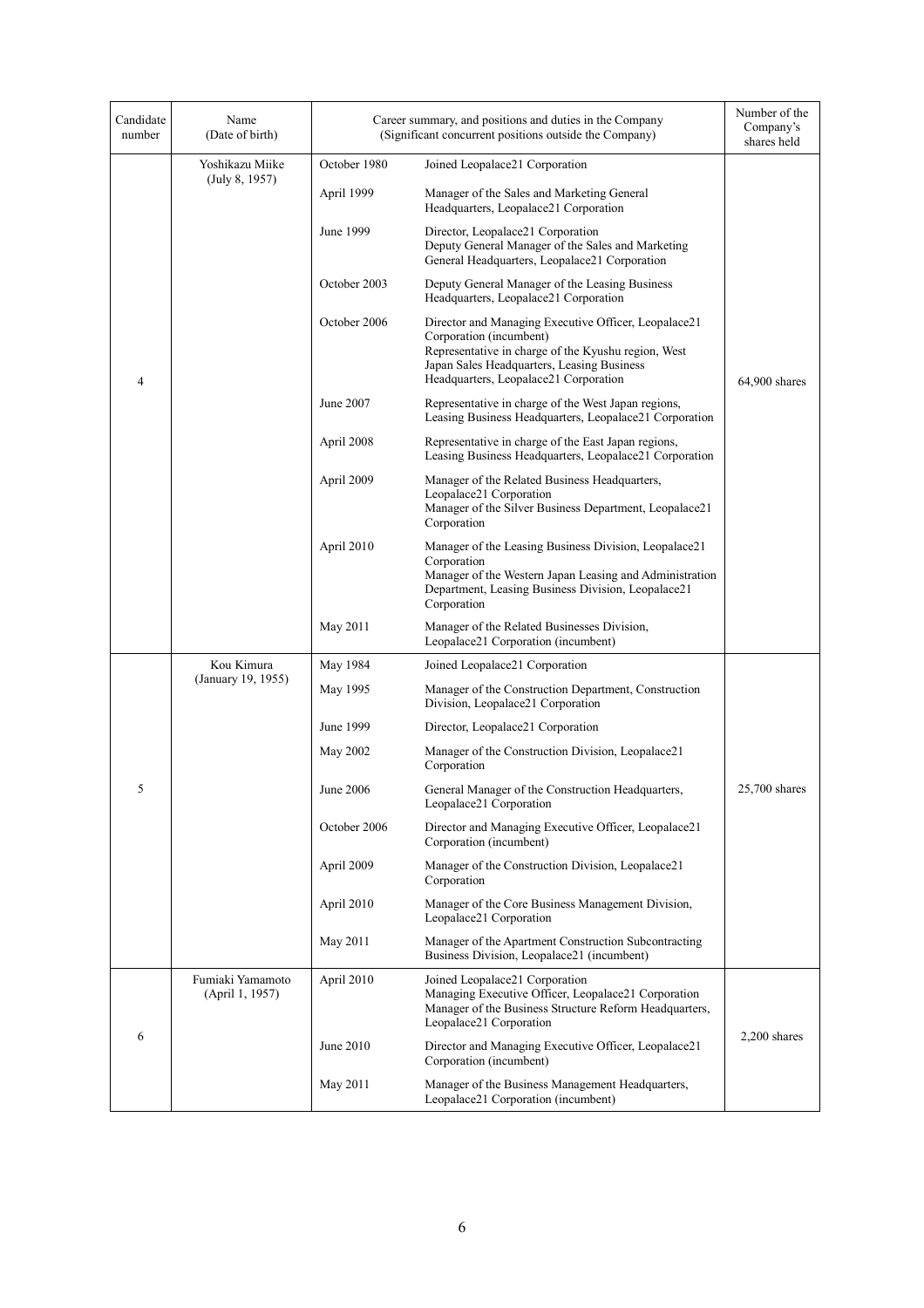| Candidate<br>number | Name<br>(Date of birth)              | Career summary, and positions and duties in the Company<br>(Significant concurrent positions outside the Company) |                                                                                                                                                                       | Number of the<br>Company's<br>shares held |
|---------------------|--------------------------------------|-------------------------------------------------------------------------------------------------------------------|-----------------------------------------------------------------------------------------------------------------------------------------------------------------------|-------------------------------------------|
| 7                   | Yuzuru Sekiya<br>(September 1, 1957) | April 2010                                                                                                        | Joined Leopalace21 Corporation on loan<br>Executive Officer, Leopalace21 Corporation<br>Deputy General Manager of Management Headquarters,<br>Leopalace21 Corporation |                                           |
|                     |                                      | June $2010$                                                                                                       | Director and Executive Officer,<br>Leopalace21 Corporation (incumbent)                                                                                                | $2,500$ shares                            |
|                     |                                      | May 2011                                                                                                          | Deputy Manager of the Business Management<br>Headquarters, Leopalace21 Corporation (incumbent)                                                                        |                                           |
|                     | Tetsuji Tava<br>(December 14, 1963)  | April 2007                                                                                                        | Board Member & Managing Director, Industrial Growth<br>Platform, Inc.                                                                                                 |                                           |
| 8                   |                                      | September 2009                                                                                                    | Representative Director, Industrial Growth Platform, Inc.                                                                                                             |                                           |
|                     |                                      | June 2010                                                                                                         | Director, Leopalace21 Corporation (incumbent)                                                                                                                         |                                           |
|                     |                                      | March 2011                                                                                                        | Board Member & Managing Director, Industrial Growth<br>Platform, Inc., (incumbent)                                                                                    |                                           |

Notes:

- 1. There is no particular conflict of interest between any of the candidates and the Company.
- 2. Mr. Tetsuji Taya is a candidate for Outside Director.
- 3. Mr. Tetsuji Taya will use his abundant knowledge and experience accumulated during his career as well as his keen insight to provide advice on the overall management of the Company and strengthen the monitoring functions of the execution of duties, therefore, we ask for his appointment as Outside Director.
- 4. Mr. Tetsuji Taya is currently an Outside Director of the Company. His term as an Outside Director will be one year at the conclusion of this General Shareholders' Meeting.
- 5. In accordance with the provisions of Article 427, Paragraph 1 of the Companies Act, the Company has entered into a limited liability agreement with Mr. Taya limiting his liability for damages under Article 423, Paragraph 1 of the Companies Act, to the minimum limit amount prescribed by laws and regulations. The Company will continue this agreement if his reappointment is approved.